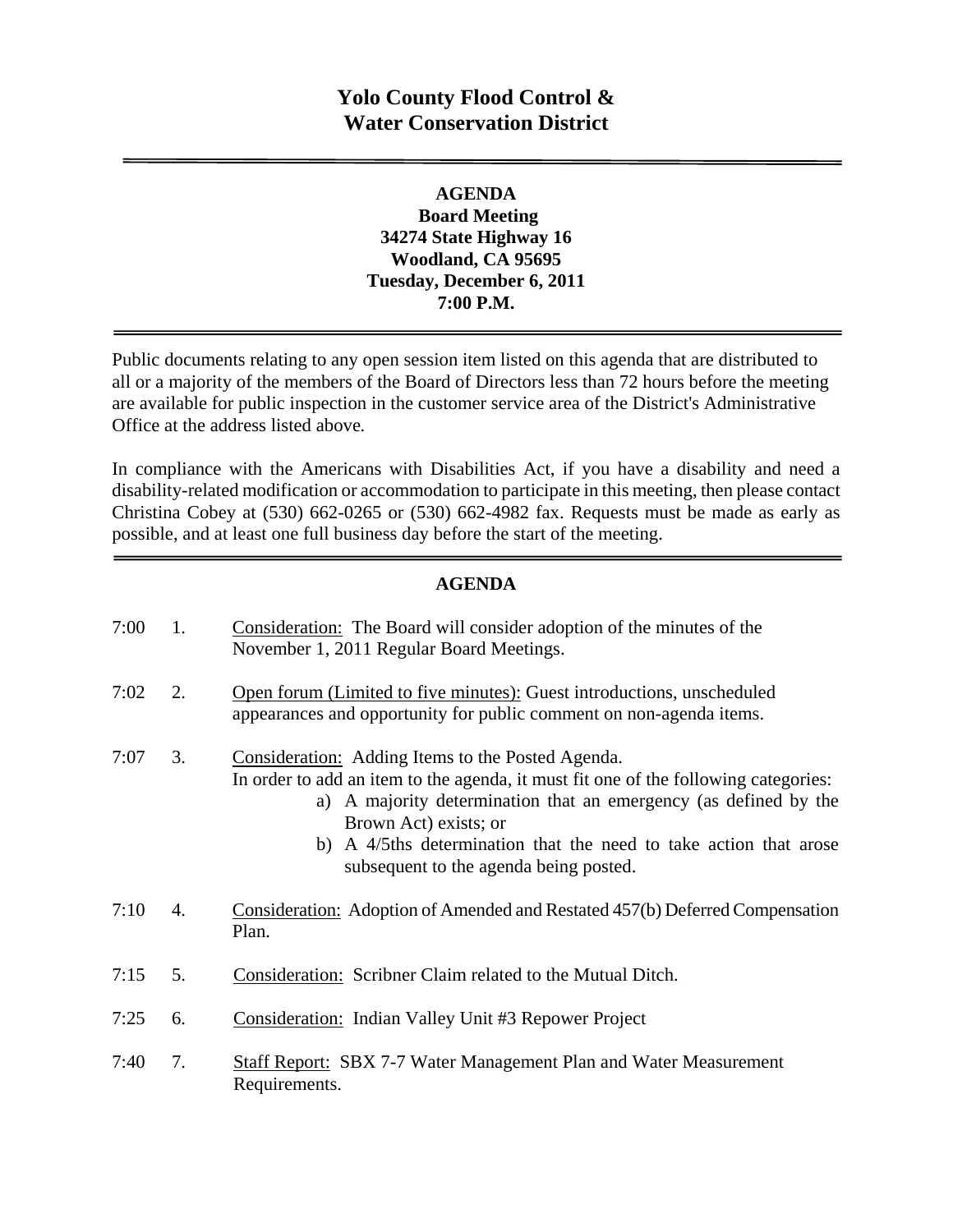- 8:00 8. Directors' Reports: Each member of the Board will have the opportunity to report on meetings and conferences attended during the prior month on behalf of the District.
- 8:05 9. Attorney's Report: The District's attorney will report on the following: a) Current legal and legislative activities.
- 8:10 10. General Manager's Report: The Board will receive a report from the General Manager or designated representatives regarding current general activities and projects of the District.
	- a) General Activities
	- b) Operations, Maintenance and Water Conditions
	- c) A Moment in History
- 8:25 11. General Discussion: Opportunity for Board members to ask questions for clarification, provide information to staff, request staff to report back on a matter, or direct staff to place a matter on a subsequent agenda.
- 8:28 12. Consideration: The Board will consider the approval and the payment of bills.

#### 8:30 13. Adjourn

The public may address the Board concerning an agenda item either before or during the Board's consideration of that agenda item. Public comment on items within the Board's jurisdiction is welcome, subject to reasonable time limits for each speaker. Upon request, agenda items may be moved up to accommodate those in attendance wishing to address that item. Times listed for consideration of agenda items are approximate only. The Board may consider any agenda item at any time during the Board meeting.

I declare that the foregoing agenda was posted at the office of the Yolo County Flood Control and Water Conservation District, 34274 State Highway 16, Woodland, CA on December 2, 2011.

By: \_\_\_\_\_\_\_\_\_\_\_\_\_\_\_\_\_\_\_\_\_\_\_\_\_\_\_\_\_\_\_\_\_\_\_\_\_

Christina Cobey, Administrative Assistant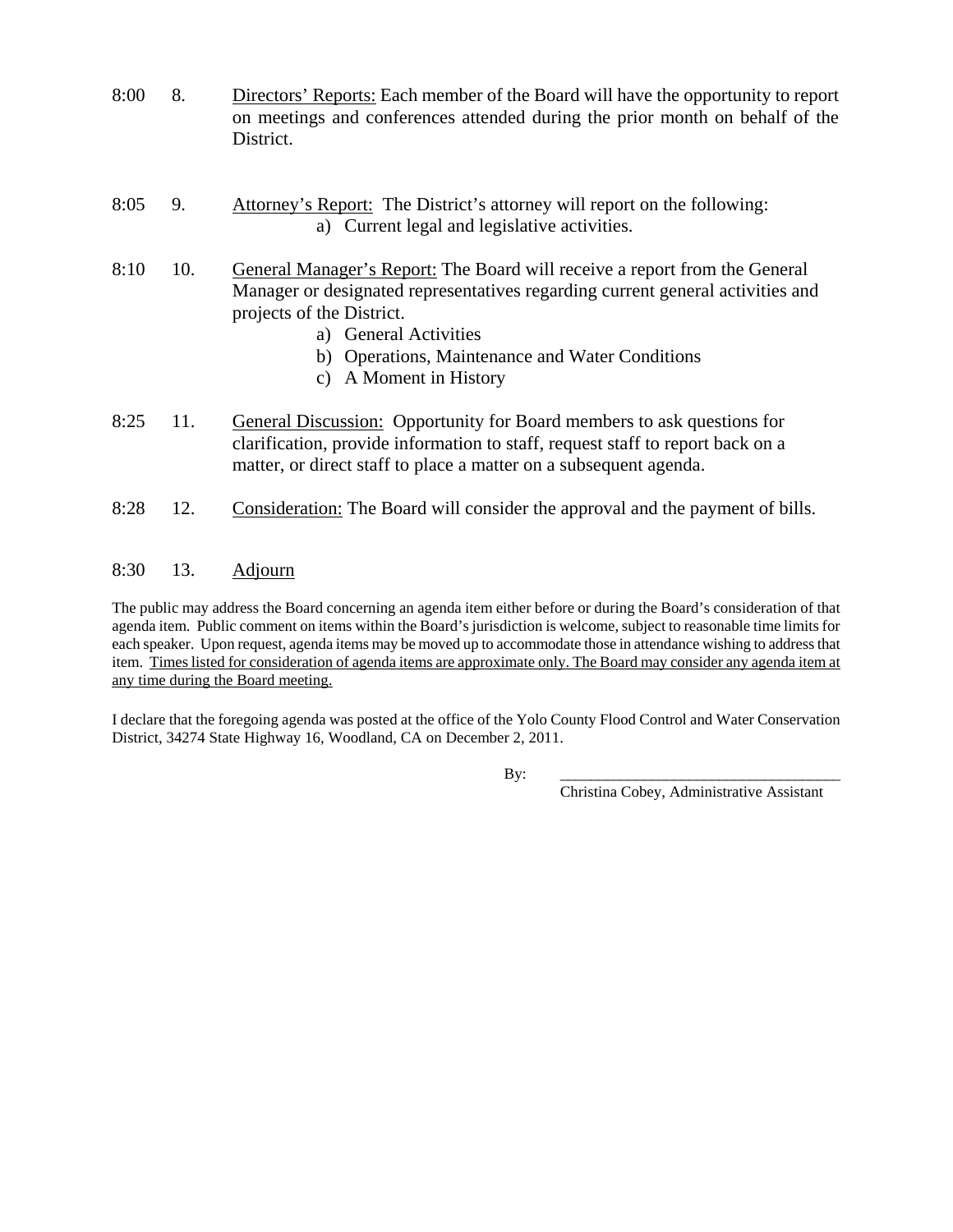

**FLOOD CONTROL & WATER CONSERVATION DISTRICT** 

#### **BOARD MEETING MINUTES Tuesday, December 6, 2011, 7:00 PM**

**YCFCWCD Offices 34274 State Highway 16 Woodland, CA 95695** 

The regular meeting of the Board of Directors of the Yolo County Flood Control and Water Conservation District was held at 7:00 p.m. on December 6, 2011 at its regular place of business, 34274 State Highway 16, Woodland, California. Chair Rominger convened the meeting. In attendance were:

District Board Bruce Rominger, Chair James Mayer, Vice Chair Ann Brice Ron Tadlock Erik Vink

District Staff Tim O'Halloran, General Manager Christy Barton, Assistant General Manager Fran Borcalli, floodSAFE Yolo Program Manager Anthony Lopez, Facilities Supervisor Jen Reed, Project Manager Max Stevenson, Water Resources Associate Paul Bartkiewicz, Legal Counsel

Members of the Public Duane Chamberlain Dave Pratt Don Rominger Patrick Scribner and friend

### **1. CONSIDERATION: Approval of Minutes**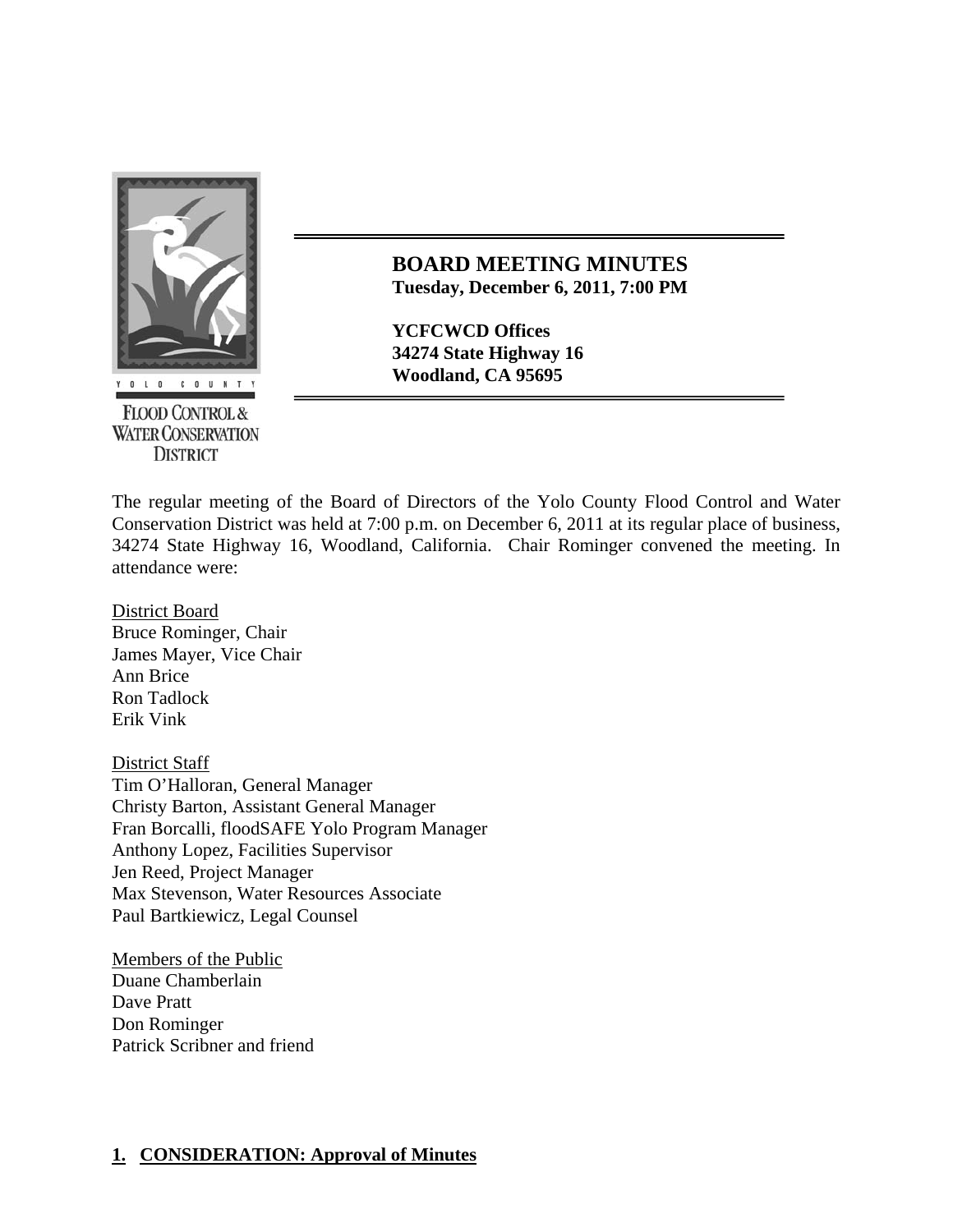**M/S/C** approved the minutes of the November 1, 2011 Regular Board Meeting as corrected.

### **2. OPEN FORUM**

None

## **3. CONSIDERATION: Adding Items to the Posted Agenda**

General Manager O'Halloran reported on the need for a Closed Session item that came up after the posting of the agenda. The item to be added is a conference with the real property negotiator involving APN 050–010–010 under Government Code sections 54954.5 (b) and 54956.8.

The Board determined by a 5/5ths vote that the need to take action arose subsequent to the agenda being posted.

**M/S/C** added the proposed Closed Session item to the agenda as Item 13.

## **4. CONSIDERATION: Adoption of Amended and Restated 457(b) Deferred Compensation Plan**

Assistant General Manager Barton reported on required changes to the District's retirement plans to comply with IRS determinations and guidance regarding a number of pieces of legislation. The Money Purchase Plans will automatically update and require no action by the Board. As there are some options that need to be selected regarding the District's deferred compensation plan, VALIC requested that the Board authorize the adoption of the amended and restated deferred compensation plan.

**M/S/C** authorized adoption of the District's 457 (b) Deferred Compensation Plan as amended and restated.

### **5. Consideration: Scribner Claim related to the Mutual Ditch**

Assistant General Manager Barton reported on a claim received on November 2, 2011 from Attorney Blake on behalf of Patrick and Louanne Scribner alleging seepage from the Mutual Ditch is causing flooding in the basement of two houses on their property. Barton reported that the District neither owns nor operates the Mutual Ditch. Barton briefly reviewed the claim process.

M/S/C rejected the Scribner claim on the basis of its merit.

### **6. Consideration: Indian Valley Unit #3 Repower Project**

Facilities Supervisor Lopez reviewed the proposed repairs to Unit #3, the economic analysis table provided within the Board meeting package, the factors taken into consideration in developing the table, and the proposed schedule for refurbishing the unit.

General Manager O'Halloran reported that funds for the work will come from the Fiscal Year 2011/12 Capital Budget.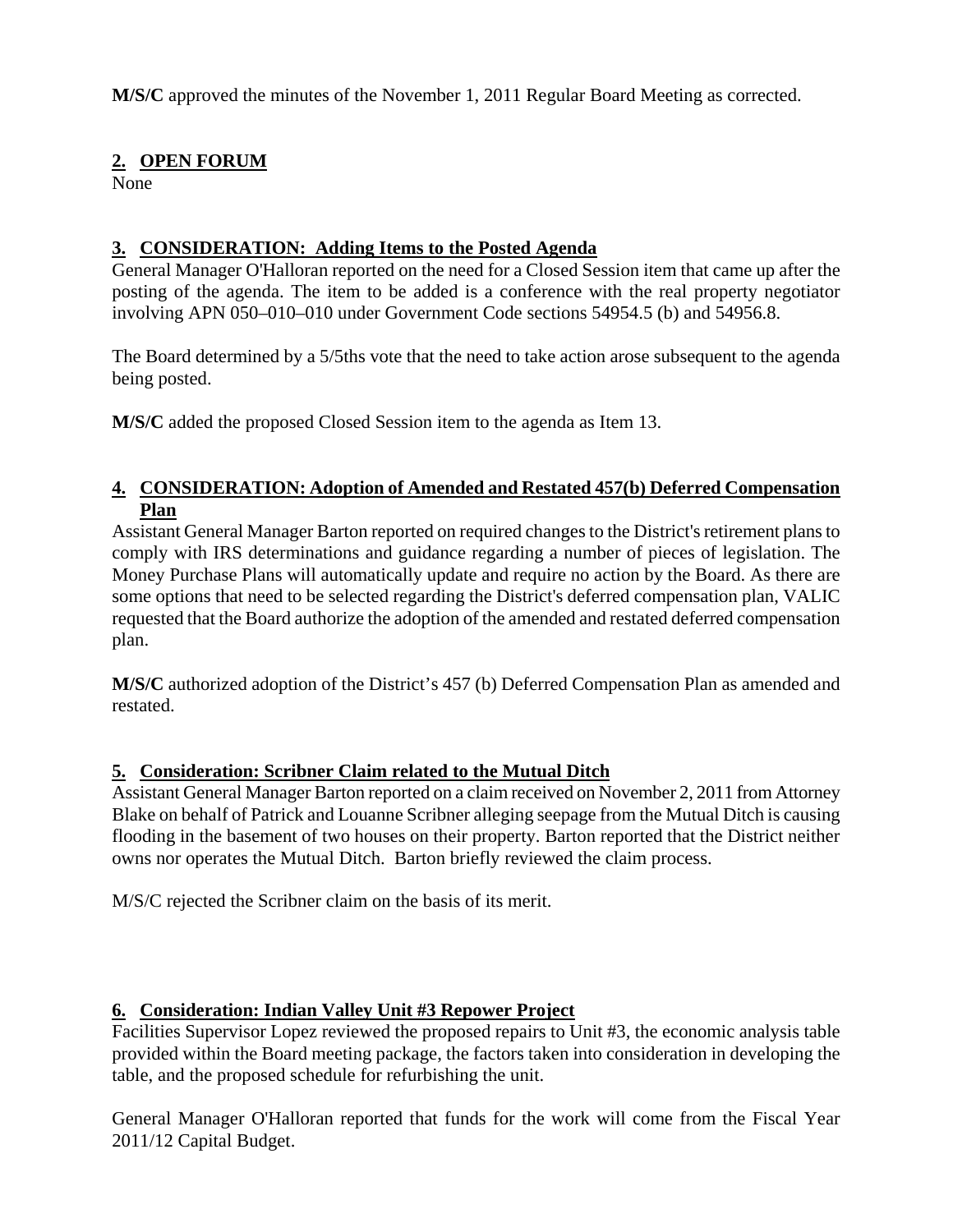**M/S/C** approved the proposed refurbishment of the Indian Valley Hydro Unit #3.

### **7. STAFF REPORT: SBX 7-7 Water Management Plan and Water Measurement Requirements**

General Manager O'Halloran reported that the development and implementation of regulations related to SBX 7-7 is still in flux. Although the District has historically charged for water based on volume (acre-feet), there are some provisions within the implementation of the regulation that are of concern.

O'Halloran highlighted and explained his concern regarding implementation of portions of California Code of Regulations Title 23, Division 2, Chapter 5.1, Article 2 - Agricultural Water Measurement for the Board. The large proportion of small diversions on the District's system may make the accuracy requirement difficult to meet.

O'Halloran reported that the District's 2000 Water Resources Management Plan will need to be modified to meet the new standards by December 31, 2012 as set by SBX 7-7. He reported that the Ag Water Management Council is developing on-line planning software to address and review agricultural water management plans. He reported on the District's intent regarding updating and modifying its water management plan to meet and exceed the DWR requirements.

#### **8. DIRECTORS' REPORTS**

Director Tadlock reported on the Bucks for Ducks event. Director Brice reported the "Birds-eye View" map donated by the District was auctioned for \$750.

Director Mayer was the Association of California Water Agencies (ACWA) Conference keynote speaker at the Friday morning Hans Doe Forum Breakfast. Assistant General Manager Barton reported Mayer provided an excellent presentation.

#### **9. ATTORNEY'S REPORT**

Legal Counsel Bartkiewicz reported that he continues to work with ACWA and the Northern California Water Association regarding Delta issues and strategies, and that the State Water Resources Control Board (SWRCB) is developing a Delta Water Quality Plan for 2012. The SWRCB appears to be using a different process than was used during the Phase 8 process, being more regulatory than evidentiary. Bartkiewicz stated that during the Phase 8 hearings Engineer Borcalli had presented hydrological information regarding the characteristics of Cache Creek, and that the SWRCB subsequently determined that Cache Creek has no continuity with the Delta during certain times of the year.

Bartkiewicz reported that ACWA is supporting the water bond, but questions if it will pass. In the event it should fail, ACWA has formed a task force, on which Bartkiewicz serves, to address how to fund the public benefit portion of the bond.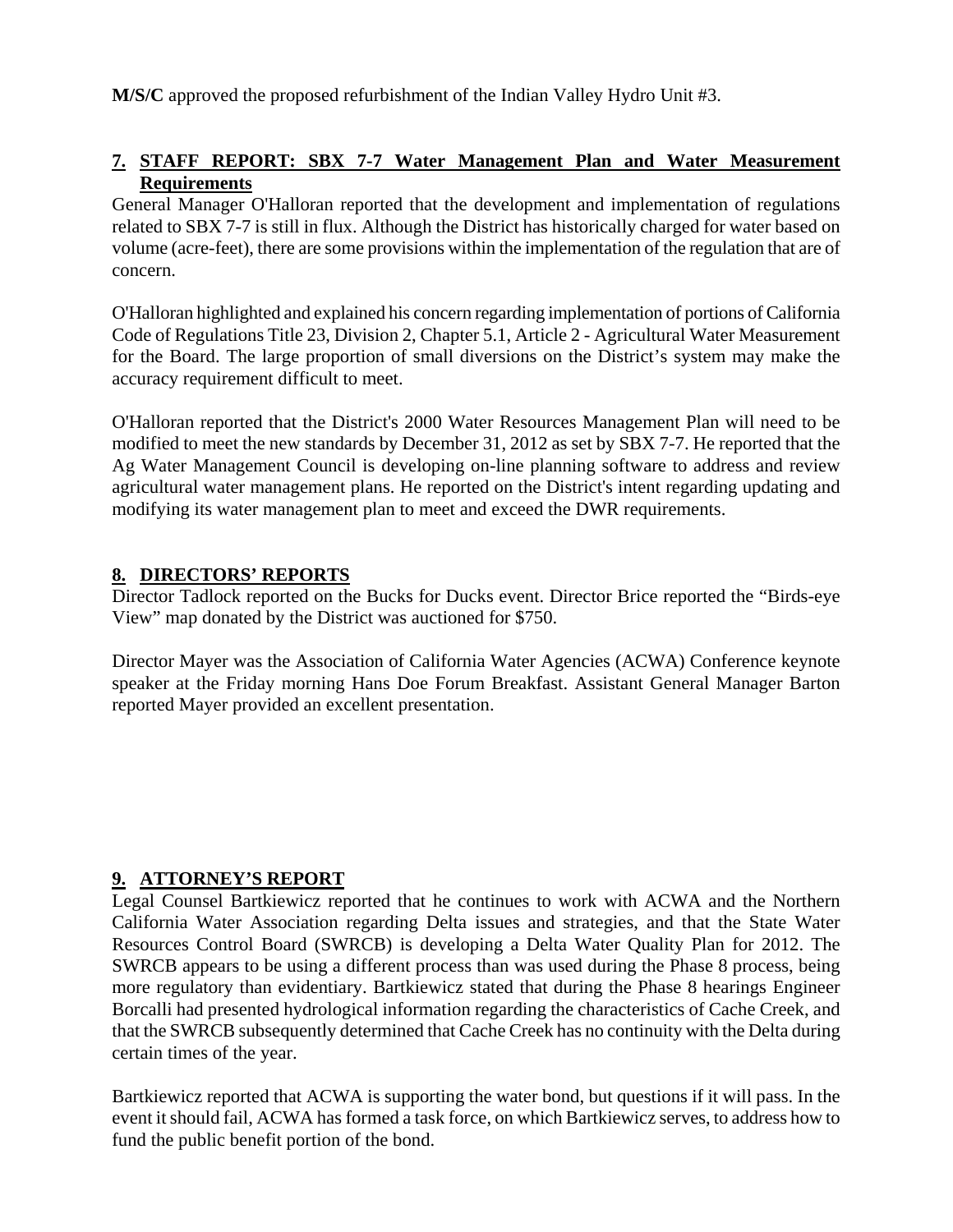#### **10. GENERAL MANAGER'S REPORT**

General Manager O'Halloran reported on the following items:

- a) Supervisor Chamberlain is being honored as the Yolo County Farm Bureau Agriculturalist of the Year, at the Farm Bureau's  $98<sup>th</sup>$  Annual Meeting.
- b) Bob Schneider has been appointed to the Regional Water Quality Control Board. Schneider's knowledge of the District and the issues in Yolo County, such as mercury and the Irrigated Lands Program should prove beneficial.
- c) Fiscal Year 2011/12 Capital Budget projects are proceeding. The Capay Dam Project is being finished, the repair of the shingle wall at Indian Valley is proceeding, projects on the irrigation system and SCADA are being completed.
- d) Yolo County Public Works and the District have overlapping concerns on numerous pieces of infrastructure, the ownership of which is not always clear. The District is proposing to meet with Public Works to discuss these issues and how to increase efficiency by sharing services when appropriate.
- e) The Board Workshop has been moved to Thursday, January 12 at Director Brice's house starting at 9 AM. The Board will receive a reminder and agenda for the meeting.
- f) The District's joint grant application with the Yolo County Farm Bureau to create a Well Abandonment Program has passed the first round in the grant process. However, the grant's reviewing staff is now requesting information that would be gathered as part of the proposed program. This will require some one-on-one meetings with grant personnel; and
- g) Water Conditions Report was provided by handout. Director Tadlock identified an error in the report to be corrected.

# **11. GENERAL DISCUSSION**

None

### **12. CONSIDERATION: Payment of Bills**

General Manager O'Halloran reported on the invoice from the Bureau of Reclamation regarding the Indian Valley transmission line right-of-way. Staff intends to investigate the issue further.

**M/S/C** approval for the following claim(s) for payment:

Yolo County Flood Control Checks: # 46379-46394 and 46310

#### **13. CLOSED SESSION:**

The meeting was adjourned to Closed Session under:

a) Government Code sections 54954.5(b) and 54956.8. Conference with real property negotiator involving APN 050-010-010. Instructions to negotiator may include price, terms of payment, or both. (See Government Code sections 54954.5 (b) and 54956.8.